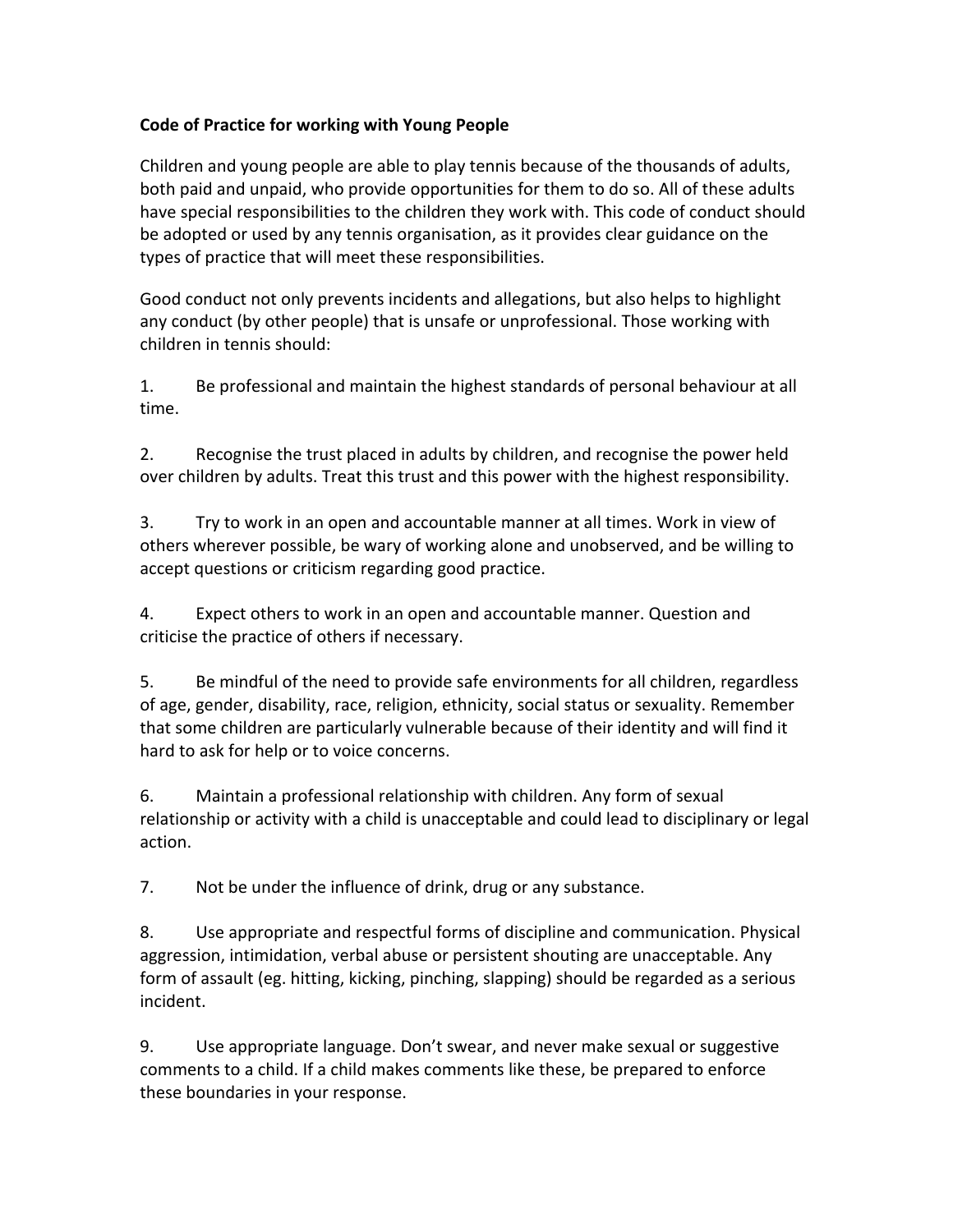10. Not appear to favour one child or show interest in one child more than another.

11. Not discriminate against a child because of their age, gender, disability, culture, language, racial origin, religious belief or sexual identity.

12. Use physical contact with players only where necessary. If contact is necessary, (eg for purposes of coaching or first-aid), then explain to the player what the contact is for, and change your approach if he or she appears uncomfortable.

13. Design and use training methods and training programmes which are appropriate to the individual player.

14. Be aware of situations that could be misunderstood or manipulated by other adults. For example, if a coach or official is alone with a child in a clubhouse, changing room or car, he or she may be vulnerable to allegations of misconduct.

15. Be vigilant and aware of how actions can be misinterpreted by children. Remember:

- a. Actions made with good intentions can seem intrusive or intimidating to some children.
- b. Some children may be attracted to the adults working with them.
- c. Adults should be aware of the impact of their actions, and should sensitively address any misunderstanding.

If a concern about a child's welfare comes to your attention:

16. Take seriously any suspicion or allegation of abuse, or any disclosure of concern made by a child.

17. Record information, including relevant details. Be sure to record opinions or feelings as such; do not record them as facts. Do not question or interview the people involved in the incident of concern.

18. Do not promise confidentiality. Be honest and tell the child that you may need to pass on the concern.

19. Report any concerns within the area of Child Protection (physical, emotional or sexual abuse, neglect or bullying), in confidence and without delay, to the Club, County or LTA Welfare Officer or safeguarding teams. If these cannot be contacted and there is an immediate risk, contact the Police or the local social services.